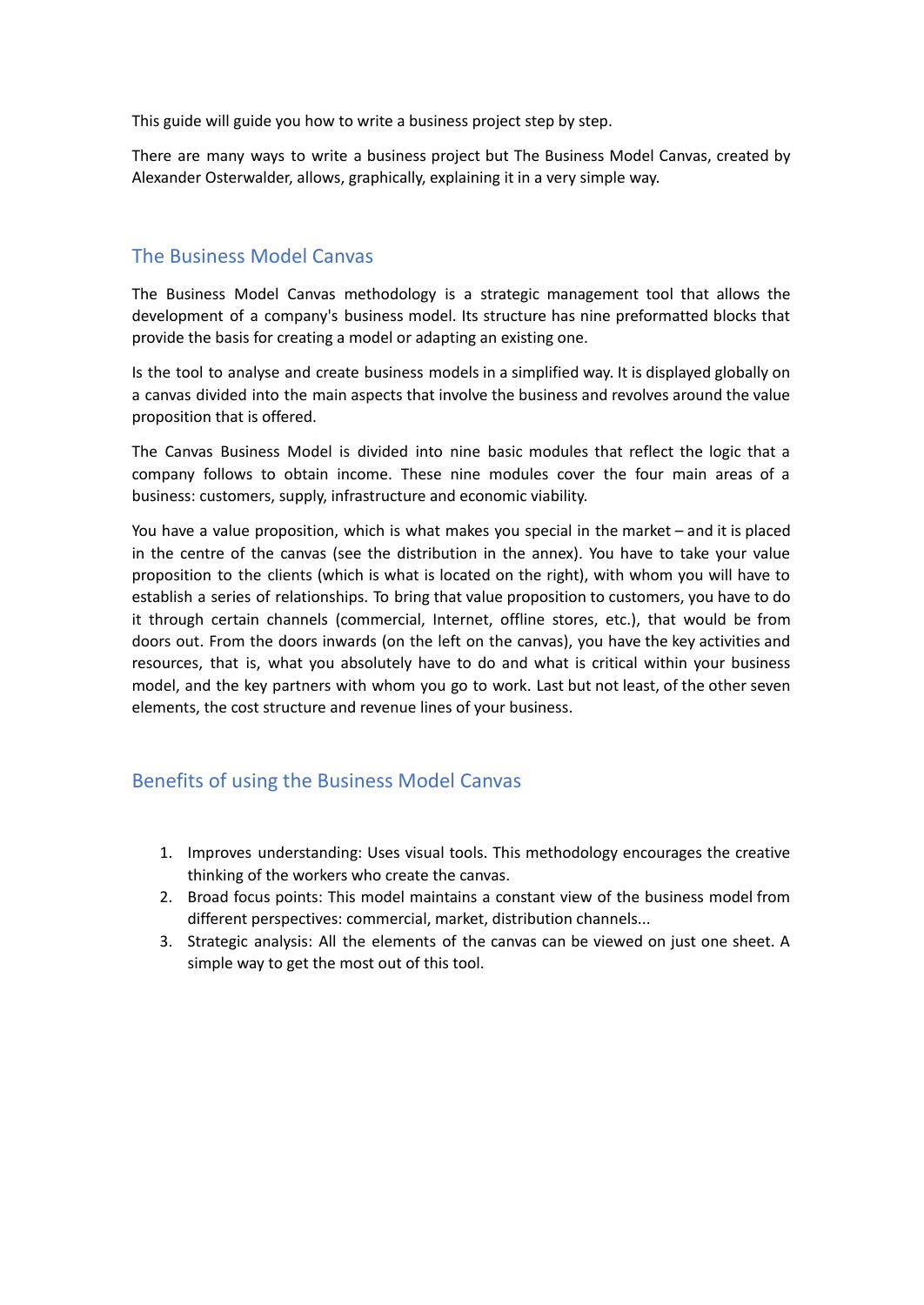# How to create a Business Model Canvas

Following, you can see how to complete a canvas model, in what order and what each section of the canvas means.

1. Customer Segments

Detects the needs of the market, the customer. Our focus is always the customer and we must target the product to their needs and desires.

In order to identify our client, we must put ourselves in his skin and analyse what he thinks, feels, sees, listens, what his problems are and the benefits that our product/service can provide.

We must respond to the following questions:

- Whom are we creating value for?
- Who are our most important customers?
- 2. Value Propositions

It is the key to the entire business model. The proposal of value or competitive advantage is the reason why the customer will buy from us and not from another. Included here is what makes our product/service different and innovative.

You can innovate in different aspects such as in the revenue model, business alliances, production processes, product/service delivery, brand...

We must respond to the following questions:

- What value are we delivering to our customers?
- What problem do we solve?
- What is the need we satisfy?
- What type of product do we offer?
- 3. Channels

Once our customers have been defined and the value proposition we offer them, we have to reach them. If they do not know us, they will not buy us. Here we will define the distribution channels of the product or service.

We must respond to the following questions:

- What channels do we have to use to reach our customers?
- Which channels work best?
- Which of these channels are the most profitable?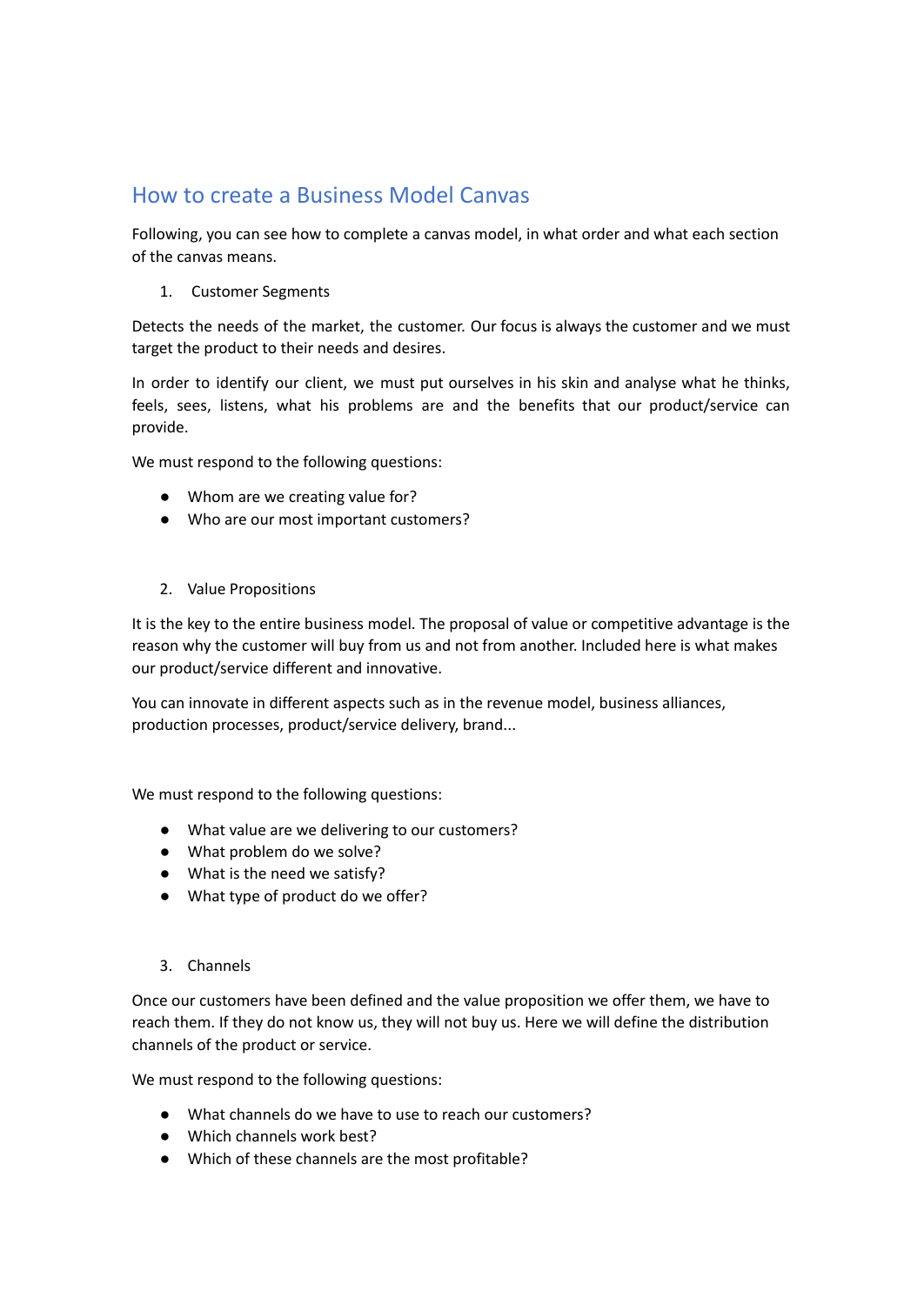## 4. Customer Relationships

We must communicate correctly with our customers and be aware of them. They are the core of our business, so knowing how to define the relationship that we will have with each segment of customers, is fundamental to the success of a business.

We must respond to the following questions:

- What is our relationship with each of our customer segments?
- What kind of relationship do you expect?
- What is the cost?

#### 5. Revenue Streams

In order for a business to be profitable and we can survive in the market, we have to think how to monetize it. It mean, where are we going to get the incomes?

We must respond to the following questions:

- What is our main revenue line?
- How will our customers pay?
- Why are our customers willing to pay?
- 6. Key Resources

Knowing what resources we have and what we must have to carry out the activity of our business is key to establishing the business plan. We must be cautious and prudent in defining these resources. We must always think about how to optimise them, that is, try to achieve the maximum possible productivity at the minimum cost.

We must respond to the following question:

● What essential resources does our value proposition require?

#### 7. Key Activities

To carry out the value proposition we want to offer our customers, certain activities are necessary to prepare the product before it reaches the market. I mean, here we think about the core of our business, what we do in our day-to-day lives.

We must respond to the following questions:

- What basic activity does our value proposition require?
- What are our channels?
- What are our sources of income?